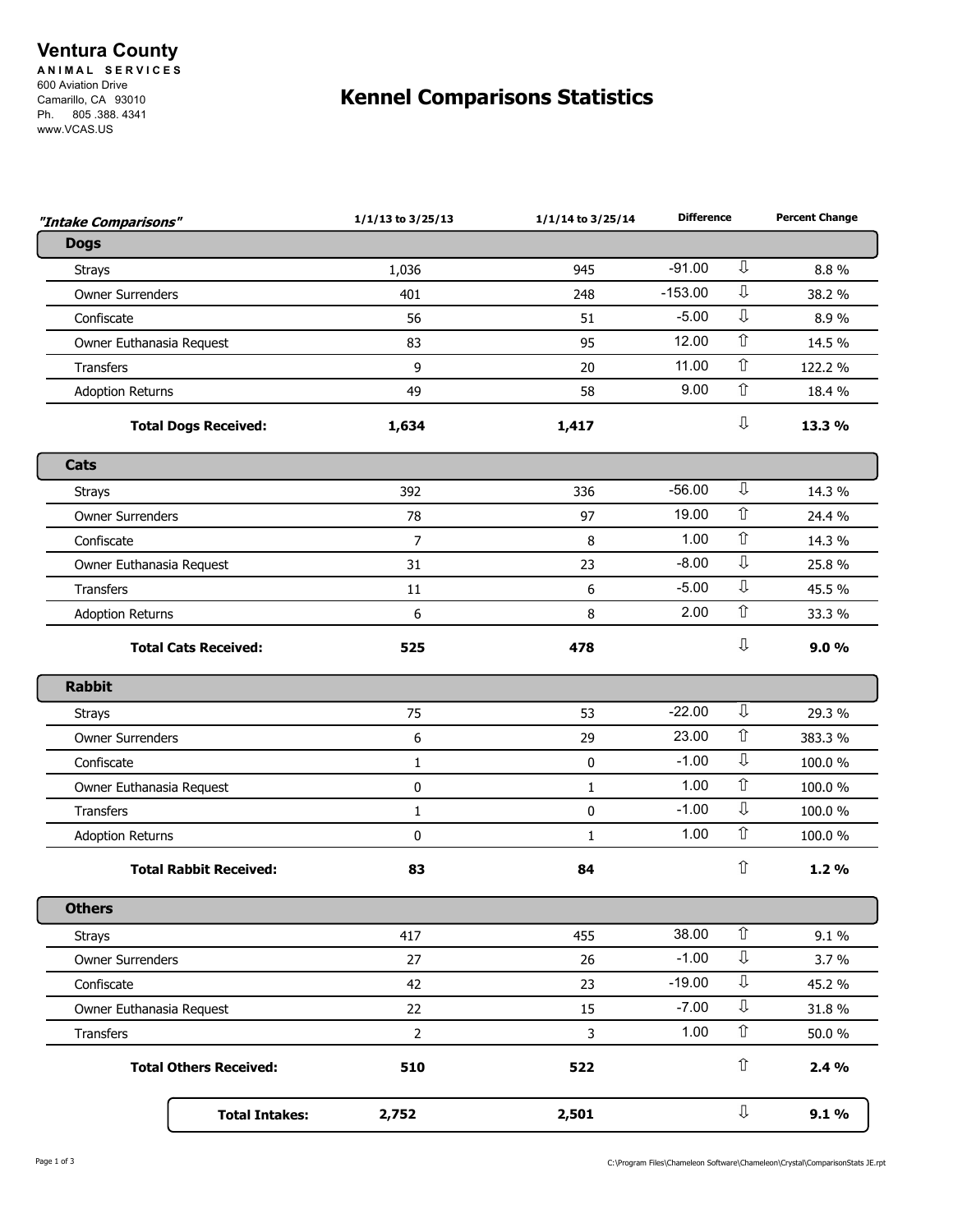## **Ventura County**

**A N I M A L S E R V I C E S**  600 Aviation Drive Camarillo, CA 93010 Ph. 805 .388. 4341 www.VCAS.US

## **Kennel Comparisons Statistics**

| "Outcome Comparisons"              | 1/1/13 to 3/25/13 | 1/1/14 to 3/25/14 | <b>Percent Change</b> |                    |         |
|------------------------------------|-------------------|-------------------|-----------------------|--------------------|---------|
| <b>Dogs</b>                        |                   |                   |                       |                    |         |
| Adoption                           | 543               | 533               | $-10.00$              | ⇩                  | 1.8 %   |
| Return to Owner                    | 487               | 340               | $-147.00$             | $\mathbb U$        | 30.2 %  |
| Transfer to Rescue                 | 198               | 266               | 68.00                 | ⇧                  | 34.3 %  |
| Transfer                           | 26                | 57                | 31.00                 | $\hat{\mathbb{U}}$ | 119.2 % |
| Foster                             | 0                 | $\overline{7}$    | 7.00                  | $\hat{\mathbb{U}}$ | 700.0 % |
| Misc                               | 11                | 11                | 0.00                  | $\mathbb{J}$       | $-9/0$  |
| Euthanasia                         | 173               | 22                | $-151.00$             | ⇩                  | 87.3 %  |
| Euthansia- Owner Requested         | 79                | 80                | 1.00                  | $\hat{\mathbb{I}}$ | 1.3 %   |
| Others                             | 0                 | 25                | 25.00                 | $\hat{\mathbb{U}}$ | 2500.0% |
| <b>Total Dogs Dispositioned:</b>   | 1,517             | 1,341             |                       | ⇩                  | 11.6 %  |
| Cats                               |                   |                   |                       |                    |         |
| Adoption                           | 175               | 172               | $-3.00$               | $\mathbb{Q}$       | 1.7%    |
| Return to Owner                    | 40                | 21                | $-19.00$              | $\mathbb U$        | 47.5 %  |
| Transfer to Rescue                 | 15                | 29                | 14.00                 | $\hat{\mathbb{U}}$ | 93.3 %  |
| Transfer                           | 11                | 0                 | $-11.00$              | ⇩                  | 100.0%  |
| Foster                             | $\mathbf 0$       | 16                | 16.00                 | $\hat{\mathbb{U}}$ | 1600.0% |
| Misc                               | 5                 | 6                 | 1.00                  | $\hat{\mathbb{U}}$ | 20.0 %  |
| Relcocated to Wild                 | $\mathbf 0$       | $\overline{2}$    | 2.00                  | $\Upsilon$         | 200.0%  |
| Euthanasia                         | 106               | 77                | $-29.00$              | ⇩                  | 27.4 %  |
| Euthansia- Owner Requested         | 29                | 22                | $-7.00$               | ⇩                  | 24.1 %  |
| Others                             | 0                 | $\mathbf{1}$      | 1.00                  | ⇧                  | 100.0%  |
| <b>Total Cats Dispositioned:</b>   | 381               | 346               |                       | ⇩                  | 9.2%    |
| <b>Rabbit</b>                      |                   |                   |                       |                    |         |
| Adoption                           | 37                | 40                | 3.00                  | $\hat{\mathbb{U}}$ | 8.1%    |
| Return to Owner                    | $\overline{2}$    | $\mathbf{1}$      | $-1.00$               | ⇩                  | 50.0 %  |
| Transfer to Rescue                 | 14                | $\overline{4}$    | $-10.00$              | ⇩                  | 71.4 %  |
| Transfer                           | 15                | $\overline{2}$    | $-13.00$              | $\mathbb U$        | 86.7%   |
| Foster                             | $\pmb{0}$         | 6                 | 6.00                  | $\Upsilon$         | 600.0%  |
| Misc                               | $\overline{2}$    | $\mathbf{1}$      | $-1.00$               | ⇩                  | 50.0 %  |
| Relcocated to Wild                 | $\mathbf{1}$      | 0                 | $-1.00$               | ⇩                  | 100.0%  |
| Euthanasia                         | 18                | $10\,$            | $-8.00$               | ⇩                  | 44.4 %  |
| Euthansia- Owner Requested         | $\pmb{0}$         | $\mathbf{1}$      | 1.00                  | $\hat{\mathbb{U}}$ | 100.0%  |
| <b>Total Rabbit Dispositioned:</b> | 89                | 65                |                       | ⇩                  | 27.0%   |